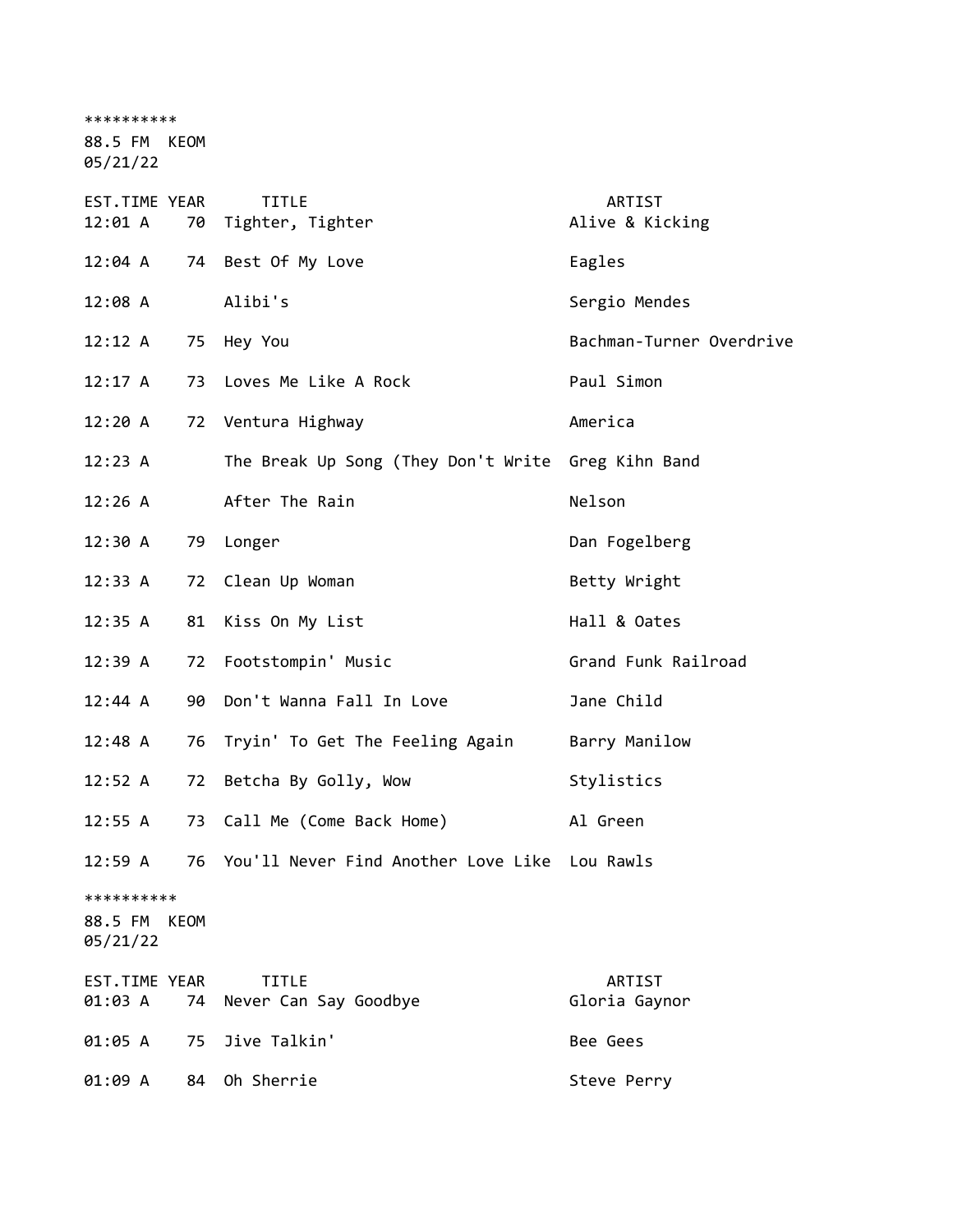| 01:14 A                                |    | 73 Time In A Bottle                            | Jim Croce                           |
|----------------------------------------|----|------------------------------------------------|-------------------------------------|
| 01:17 A                                | 79 | Take The Long Way Home                         | Supertramp                          |
| 01:21 A                                |    | Who Found Who                                  | Jellybean                           |
| 01:25 A                                |    | Angel                                          | Sarah McLachlan                     |
| 01:30 A                                | 75 | Fame                                           | David Bowie                         |
| 01:34 A                                | 74 | Hollywood Swinging                             | Kool & The Gang                     |
| 01:37 A                                | 80 | The Tide Is High                               | Blondie                             |
| 01:41 A                                |    | Smoke Gets In Your Eyes                        | <b>Blue Haze</b>                    |
| 01:45 A                                | 98 | My Heart Will Go On                            | Celine Dion                         |
| 01:49 A                                | 78 | This Time I'm In It For Love                   | Player                              |
| 01:54 A                                |    | Where Were You When I Was Falling I            | Lobo                                |
| 01:58 A                                |    | I Think We're Alone Now                        | Tiffany                             |
| **********<br>88.5 FM KEOM<br>05/21/22 |    |                                                |                                     |
| EST.TIME YEAR                          |    |                                                |                                     |
| 02:01 A                                |    | <b>TITLE</b><br>74 One Man Woman-One Woman Man | ARTIST<br>Paul Anka [+] Odia Coates |
| 02:04 A                                | 75 | I'm Sorry                                      | John Denver                         |
| 02:08 A                                |    | Goin' Down                                     | Greg Guidry                         |
| 02:11 A                                |    | It's No Crime                                  | Babyface                            |
| 02:17 A                                | 85 | Saving All My Love For You                     | Whitney Houston                     |
| 02:21 A                                |    | Breakin' My Heart                              | Mint Condition                      |
| 02:25 A                                | 74 | I Honestly Love You                            | Olivia Newton-John                  |
| 02:28 A                                | 73 | Playground In My Mind                          | Clint Holmes                        |
| 02:31 A                                | 73 | Rockin' Pneumonia And The Boogie Wo            | Johnny Rivers                       |
| 02:34 A                                | 89 | Love Shack                                     | $B-52s$                             |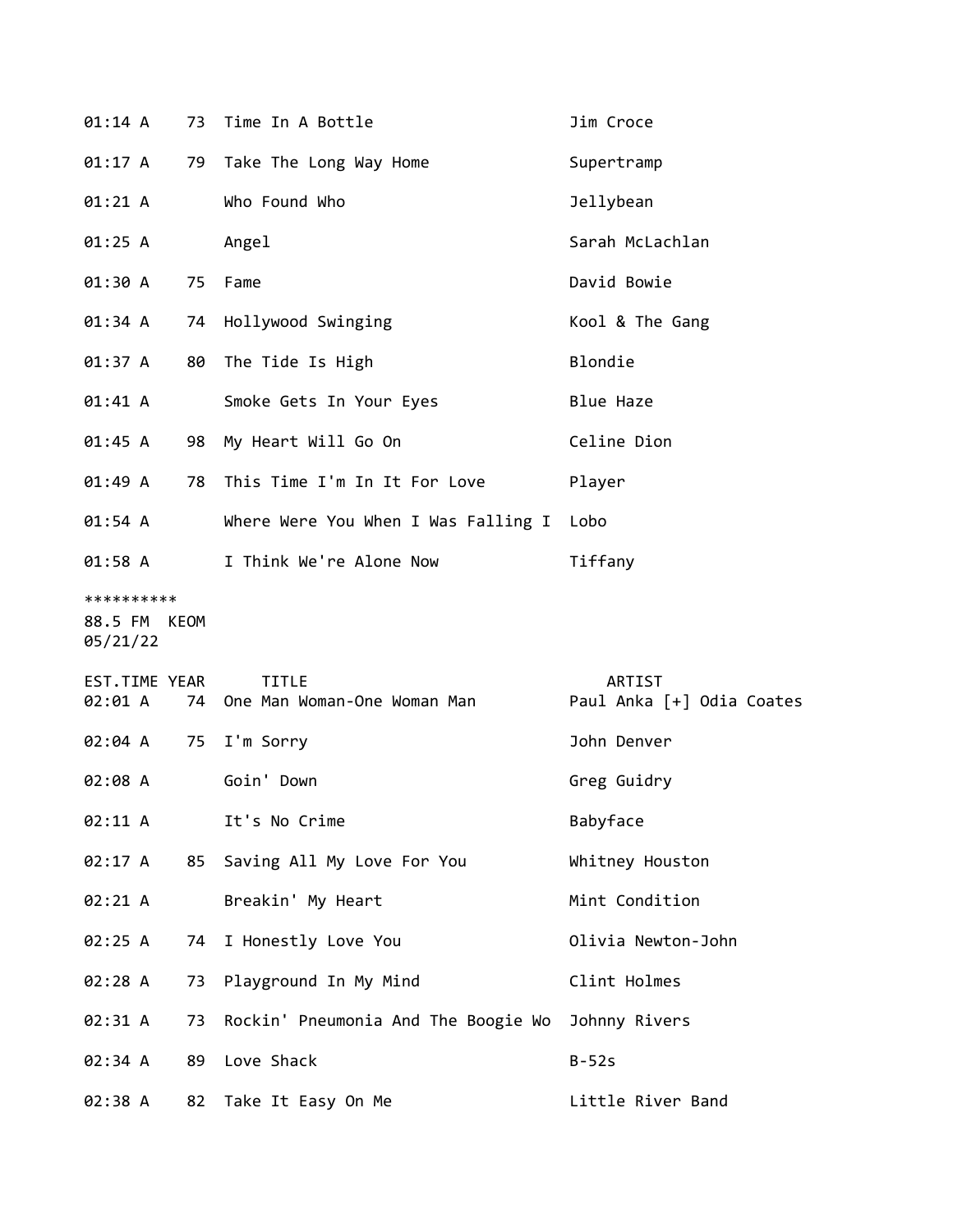| 02:43 A                                |      | 92 I'll Be There                    | Mariah Carey                      |
|----------------------------------------|------|-------------------------------------|-----------------------------------|
| 02:47 A                                | 76   | Welcome Back                        | John Sebastian                    |
| 02:50 A                                | 71   | Just My Imagination (Running Away W | Temptations                       |
| 02:54 A                                | 79   | Sara                                | Fleetwood Mac                     |
| 02:59 A                                |      | 79 Sail On                          | Commodores                        |
| **********<br>88.5 FM KEOM<br>05/21/22 |      |                                     |                                   |
| EST.TIME YEAR<br>03:03 A               | 78   | <b>TITLE</b><br>Shame               | ARTIST<br>Evelyn "Champagne" King |
| 03:06 A                                |      | 74 Don't Let The Sun Go Down On Me  | Elton John                        |
| 03:12 A                                |      | 80 One In A Million You             | Larry Graham                      |
| 03:18 A                                | 76   | New Kid In Town                     | Eagles                            |
| 03:22 A                                | 74   | Tin Man                             | America                           |
| 03:26 A                                |      | Do I Do                             | Stevie Wonder                     |
| 03:31 A                                | 77   | Emotion                             | Samantha Sang                     |
| 03:35 A                                |      | 71 Proud Mary                       | Ike & Tina Turner                 |
| 03:38 A                                | 82   | Don't You Want Me                   | Human League                      |
| 03:42 A                                | 71   | Let Your Love Go                    | <b>Bread</b>                      |
| 03:45 A                                |      | Because Of You                      | 98 Degrees                        |
| 03:49 A                                | 77   | Hey Deanie                          | Shaun Cassidy                     |
| 03:53 A                                |      | 77 You Make Me Feel Like Dancing    | Leo Sayer                         |
| 03:55 A                                |      | 79 Don't Do Me Like That            | Tom Petty & The Heartbreakers     |
| 03:59 A                                |      | 75 At Seventeen                     | Janis Ian                         |
| **********                             |      |                                     |                                   |
| 88.5 FM                                | KEOM |                                     |                                   |

05/21/22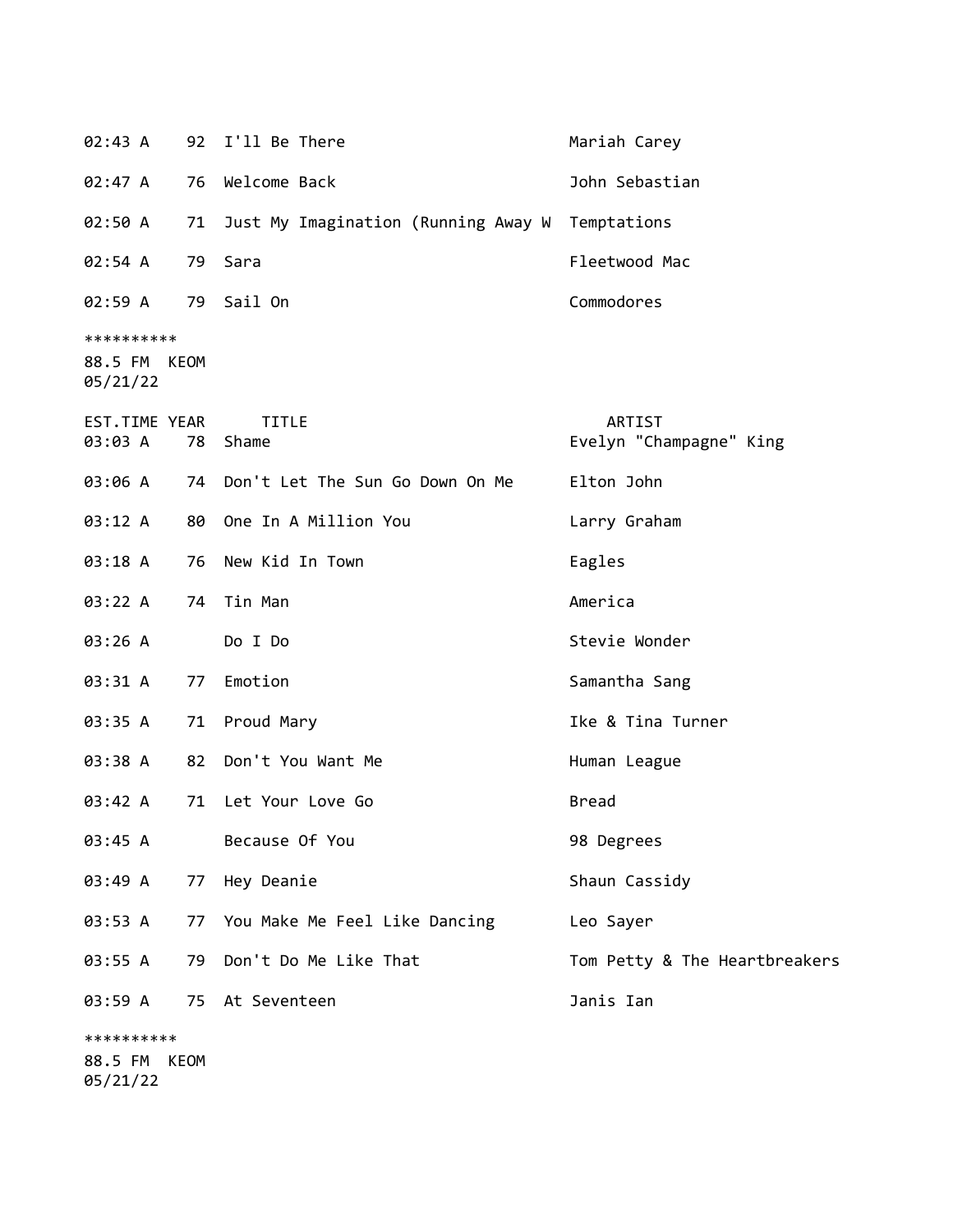| EST.TIME YEAR<br>04:03 A                  | <b>TITLE</b><br>78<br>We'll Never Have To Say Goodbye Aga England Dan & John Ford Coley | ARTIST                         |
|-------------------------------------------|-----------------------------------------------------------------------------------------|--------------------------------|
| 04:06 A                                   | 74 You Make Me Feel Brand New                                                           | Stylistics                     |
| 04:10 A                                   | 88 Put A Little Love In Your Heart                                                      | Annie Lennox & Al Green        |
| 04:16 A                                   | Family Affair<br>71                                                                     | Sly & The Family Stone         |
| 04:19 A                                   | Don't Pull Your Love<br>71                                                              | Hamilton, Joe Frank & Reynolds |
| 04:21 A                                   | 80 Don't Ask Me Why                                                                     | Billy Joel                     |
| 04:24 A<br>90                             | Do You Remember                                                                         | Phil Collins                   |
| 04:28 A                                   | How Deep Is Your Love?<br>77                                                            | Bee Gees                       |
| 04:32 A                                   | 76 Shop Around                                                                          | Captain & Tennille             |
| 04:36 A                                   | 88 Don't Worry, Be Happy                                                                | Bobby McFarrin                 |
| 04:39 A                                   | 72 Play Me                                                                              | Neil Diamond                   |
| 04:45 A<br>98                             | Kiss Me                                                                                 | Sixpence None The Richer       |
| 04:48 A<br>76                             | More, More, More                                                                        | Andrea True Connection         |
| 04:51 A                                   | 70 Give Me Just A Little More Time                                                      | Chairmen Of The Board          |
| 04:53 A                                   | 76 You Are The Woman                                                                    | Firefall                       |
| 04:56 A                                   | 82 Get Down On It                                                                       | Kool & The Gang                |
| **********<br>KEOM<br>88.5 FM<br>05/21/22 |                                                                                         |                                |
| EST.TIME YEAR<br>05:00 A<br>77            | <b>TITLE</b><br>Boogie Nights                                                           | ARTIST<br>Heatwave             |
| 05:03 A<br>70                             | Domino                                                                                  | Van Morrison                   |
| 05:07 A<br>72                             | Lean On Me                                                                              | Bill Withers                   |
| 05:11 A                                   | Take Me To Heart                                                                        | Quarterflash                   |
| 05:16 A                                   | Kiss From A Rose<br>95                                                                  | Seal                           |
| 05:20 A                                   | Make Me Smile<br>70                                                                     | Chicago                        |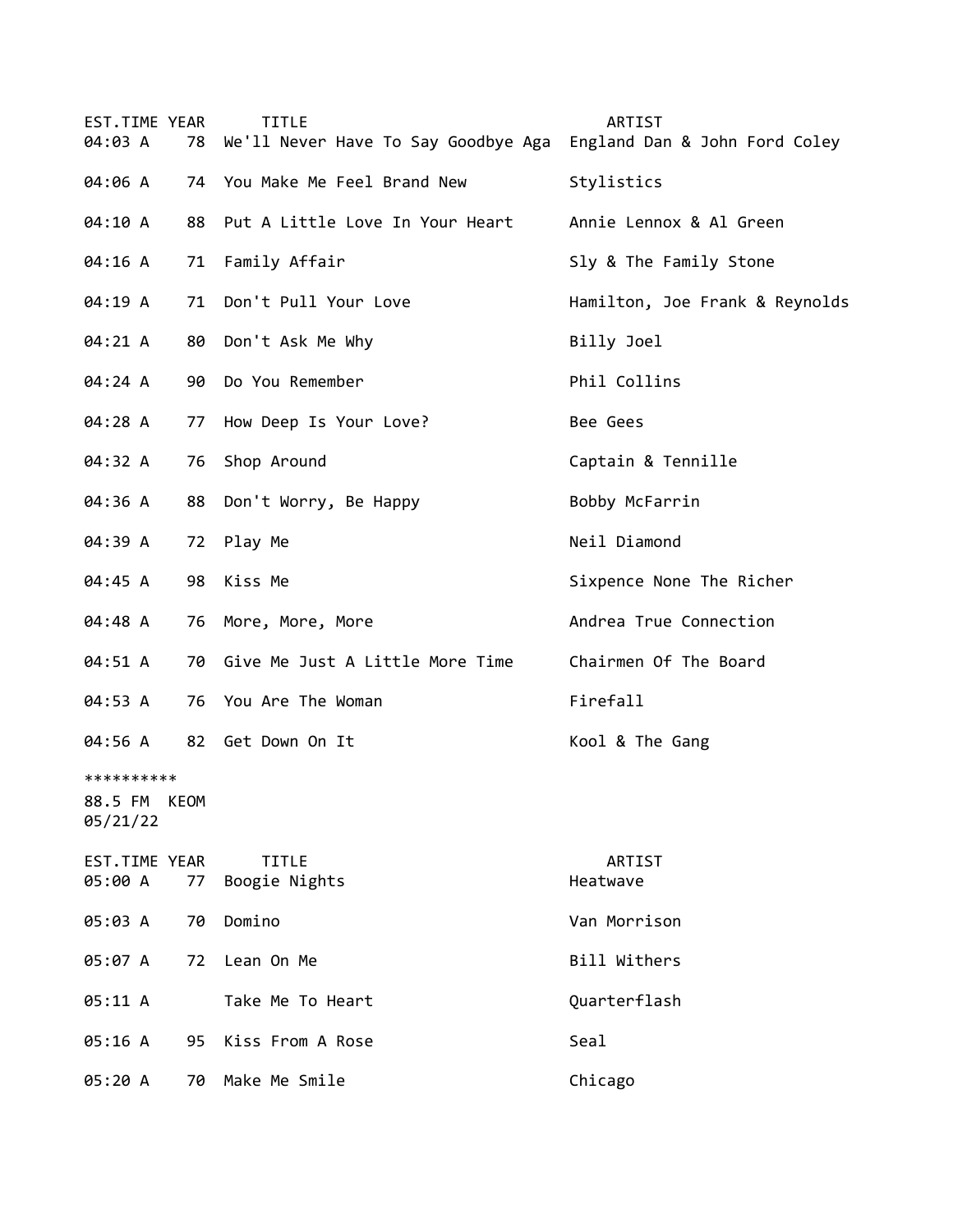| 05:23 A                                |    | The Politics Of Dancing            | Re-Flex                       |
|----------------------------------------|----|------------------------------------|-------------------------------|
| 05:27 A                                |    | 76 Happy Days                      | Pratt & McClain               |
| 05:29 A                                |    | 74 Sunshine On My Shoulders        | John Denver                   |
| 05:34 A                                | 98 | This Kiss                          | Faith Hill                    |
| 05:38 A                                | 80 | Guilty                             | Barbra Streisand & Barry Gibb |
| 05:42 A                                | 79 | Spooky                             | Atlanta Rhythm Section        |
| 05:48 A                                |    | 97 3 AM                            | Matchbox Twenty               |
| 05:51 A                                |    | 79 Heaven Knows                    | Donna Summer                  |
| 05:55 A                                |    | 78 A Little More Love              | Olivia Newton-John            |
| **********<br>88.5 FM KEOM<br>05/21/22 |    |                                    |                               |
| EST.TIME YEAR<br>06:00 A               | 75 | <b>TITLE</b><br>Fire               | ARTIST<br>Ohio Players        |
| 06:03 A                                |    | Doesn't Somebody Want To Be Wanted | Partridge Family              |
| 06:06 A                                |    | 78 Fire                            | Pointer Sisters               |
| 06:09 A                                |    | 83 Our House                       | Madness                       |
| 06:12 A                                |    | 75 S.O.S.                          | ABBA                          |
| 06:17 A                                | 76 | Don't Leave Me This Way            | Thelma Houston                |
| 06:20 A                                |    | 70 Rainy Night In Georgia          | Brook Benton                  |
| 06:24 A                                |    | Centipede                          | Rebbie Jackson                |
| 06:28 A                                |    | 73 Sing                            | Carpenters                    |
| 06:31 A                                | 76 | Take It To The Limit               | Eagles                        |
| 06:36 A                                |    | Every Rose Has It's Thorn          | Poison                        |
| 06:40 A                                | 79 | Is She Really Going Out With Him   | Joe Jackson                   |
| 06:46 A                                |    | Believe                            | Elton John                    |
| 06:50 A                                |    | 75 Walk Away From Love             | David Ruffin                  |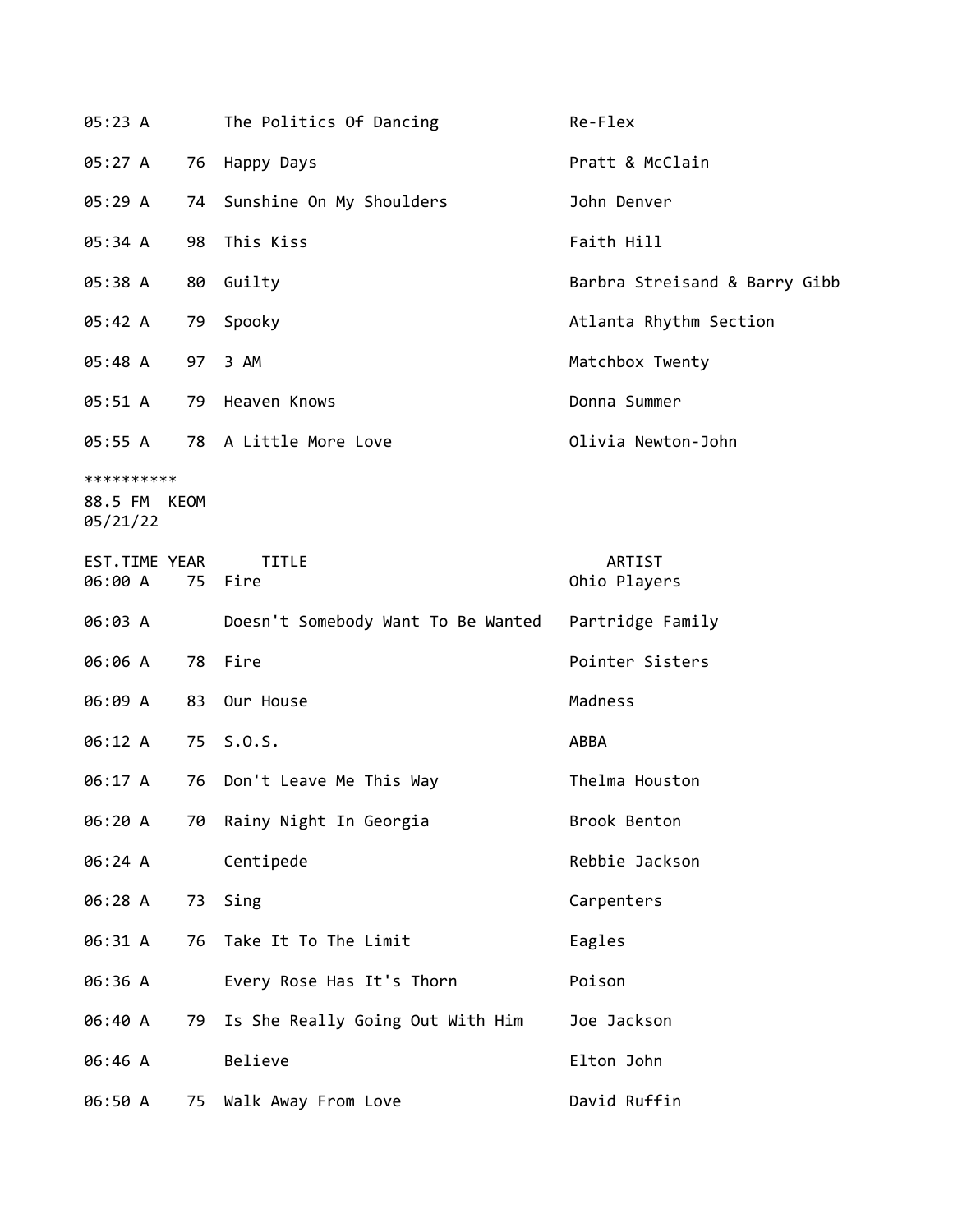| 06:53 A                                | 71 | Maggie May                          | Rod Stewart               |
|----------------------------------------|----|-------------------------------------|---------------------------|
| **********<br>88.5 FM KEOM<br>05/21/22 |    |                                     |                           |
| EST.TIME YEAR<br>07:01 A               | 76 | <b>TITLE</b><br>Love Machine        | ARTIST<br>Miracles        |
| 07:04 A                                | 78 | Lotta Love                          | Nicolette Larson          |
| 07:07 A                                | 83 | All Night Long (All Night)          | Lionel Richie             |
| 07:11 A                                | 74 | Lady                                | Styx                      |
| 07:17 A                                | 73 | The Most Beautiful Girl             | Charlie Rich              |
| 07:19A                                 |    | Show Me Love                        | Robyn                     |
| 07:23 A                                |    | Question                            | Moody Blues               |
| 07:28 A                                | 89 | Walking Away                        | Information Society       |
| 07:34 A                                | 75 | Who Loves You                       | 4 Seasons                 |
| 07:38 A                                | 78 | Love Is In The Air                  | John Paul Young           |
| 07:42 A                                | 81 | Theme From "The Greatest American H | Joey Scarbury             |
| 07:45 A                                | 73 | My Love                             | Paul McCartney & Wings    |
| 07:49 A                                | 79 | Too Much Heaven                     | Bee Gees                  |
| 07:54 A                                | 81 | Yesterday's Songs                   | Neil Diamond              |
| 07:56 A                                |    | Some Like It Hot                    | Power Station             |
| **********<br>88.5 FM KEOM<br>05/21/22 |    |                                     |                           |
| EST.TIME YEAR<br>08:00 A               | 83 | TITLE<br>Beat It                    | ARTIST<br>Michael Jackson |
| 08:04 A                                | 79 | Don't Bring Me Down                 | Electric Light Orchestra  |
| 08:08 A                                | 77 | Dreams                              | Fleetwood Mac             |
| 08:12 A                                | 83 | Poison Arrows                       | ABC                       |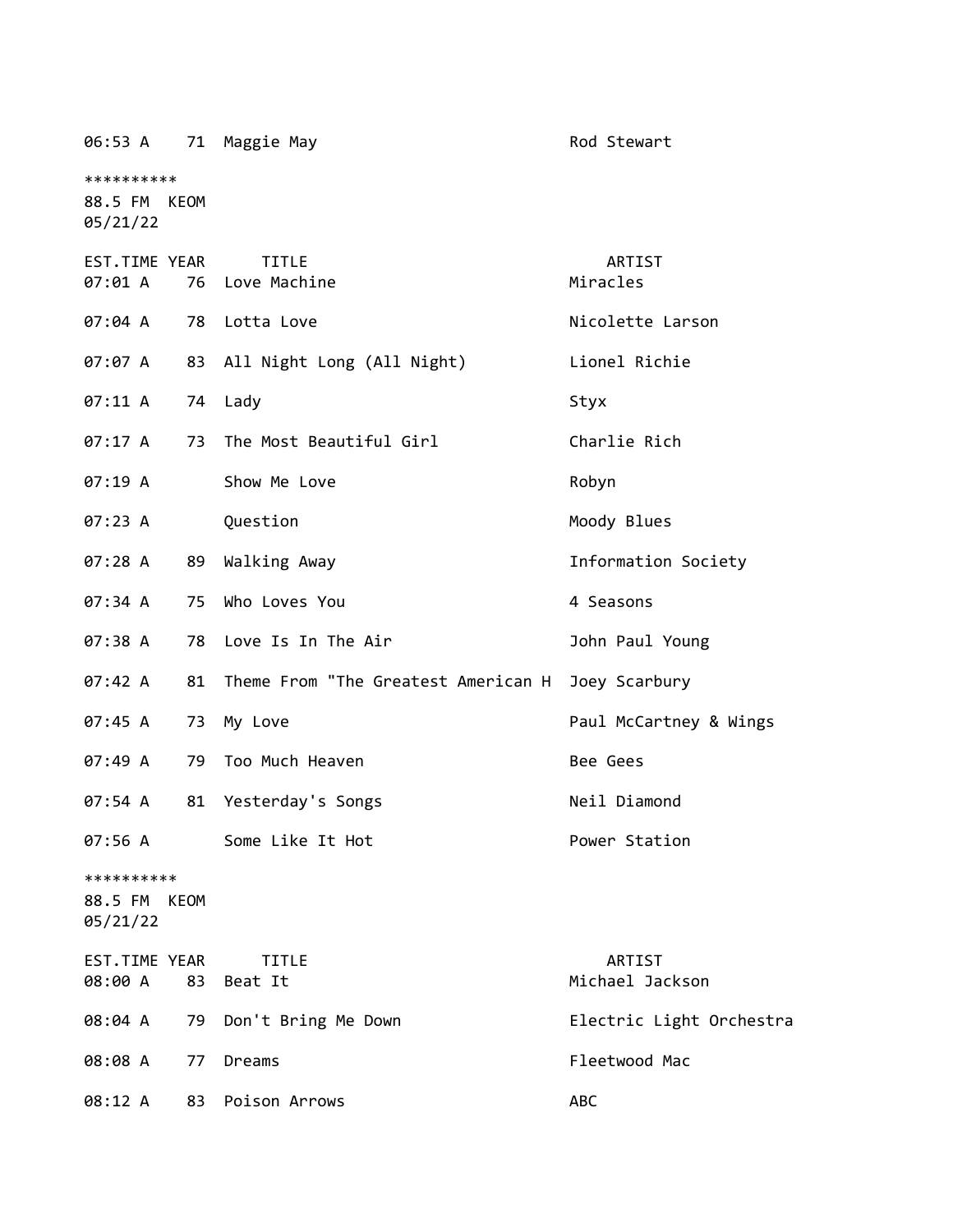| 08:17 A                                |    | 84 Missing You                                  | John Waite                       |
|----------------------------------------|----|-------------------------------------------------|----------------------------------|
| 08:21 A                                | 93 | Runaway Train                                   | Soul Asylum                      |
| 08:26 A                                | 75 | Fly, Robin Fly                                  | Silver Convention                |
| 08:30 A                                |    | 71 Treat Her Like A Lady                        | Cornelius Brothers & Sister Rose |
| 08:32 A                                |    | 70 Does Anybody Really Know What Time           | Chicago                          |
| 08:36 A                                |    | When The Going Gets Tough, The Toug Billy Ocean |                                  |
| 08:40 A                                | 83 | Is There Something I Should Know                | Duran Duran                      |
| 08:45 A                                |    | 96 Lovefool                                     | Cardigans                        |
| 08:48 A                                | 74 | Just Don't Want To Be Lonely                    | Main Ingredient                  |
| 08:52 A                                | 75 | Calypso                                         | John Denver                      |
| 08:56 A                                |    | Good Time Charlie's Got The Blues               | Danny O'Keefe                    |
| **********<br>88.5 FM KEOM<br>05/21/22 |    |                                                 |                                  |
| EST.TIME YEAR<br>09:00 A               |    | <b>TITLE</b><br>70 Fire And Rain                | ARTIST<br>James Taylor           |
| 09:03 A                                |    | 70 Love Or Let Me Be Lonely                     | Friends Of Distinction           |
| 09:06 A                                | 77 | Blue Bayou                                      | Linda Ronstadt                   |
| 09:10 A                                | 86 | Someday                                         | Glass Tiger                      |
| 09:16 A                                | 72 | Superstition                                    | Stevie Wonder                    |
| 09:20 A                                | 84 | Neutron Dance                                   | Pointer Sisters                  |
| 09:24 A                                |    | Early In The Morning                            | Gap Band                         |
| 09:30 A                                | 84 | Hard Habit To Break                             | Chicago                          |
| 09:35 A                                | 78 | Hopelessly Devoted To You                       | Olivia Newton-John               |
| 09:38 A                                | 77 | Whatcha Gonna Do                                | Pablo Cruise                     |
| 09:41 A<br>Springfield                 |    | What Have I Done To Deserve This                | Pet Shop Boys & Dusty            |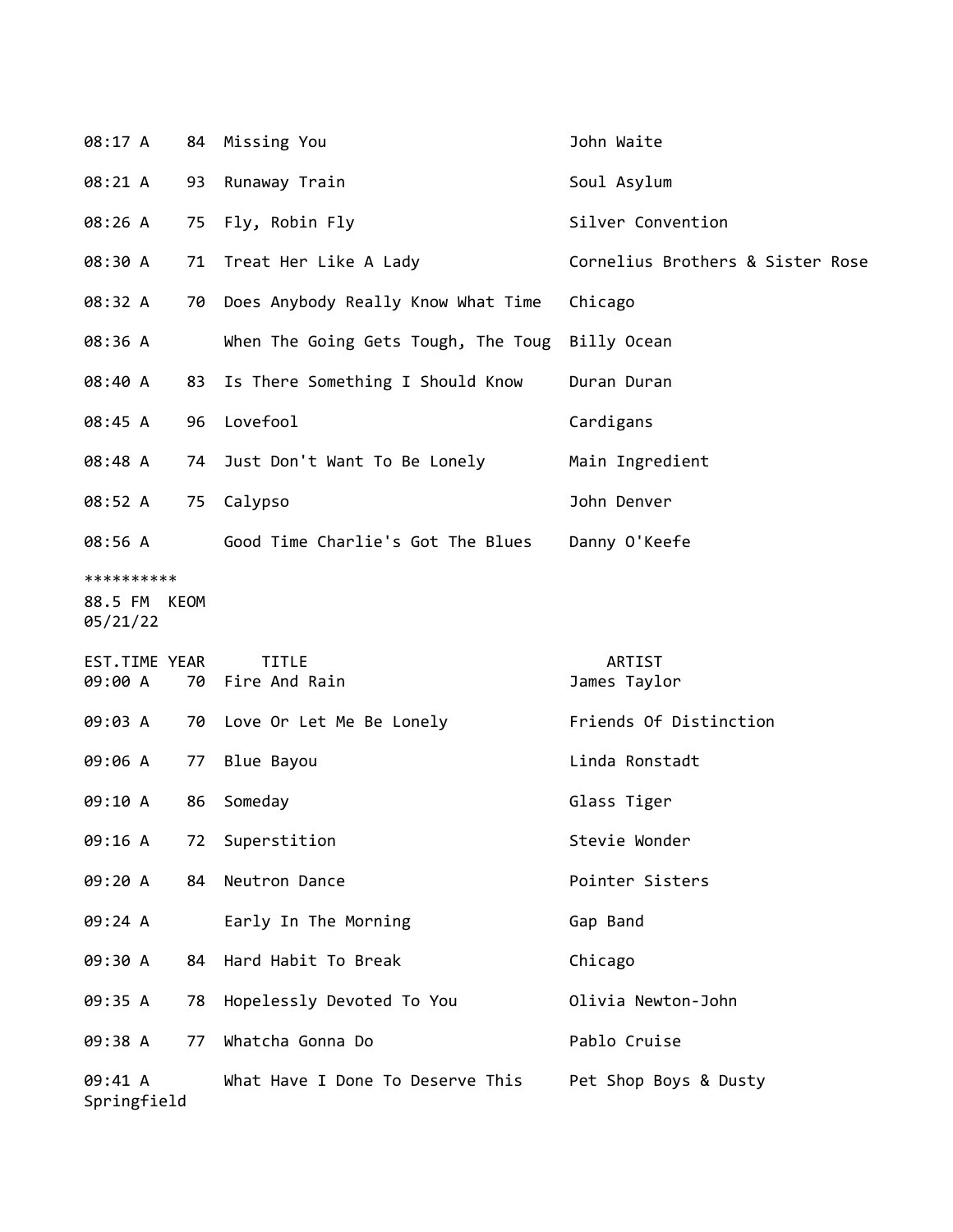| 09:47 A                                |    | 91 Fading Like A Flower (Every Time Yo Roxette  |                               |
|----------------------------------------|----|-------------------------------------------------|-------------------------------|
| 09:51 A                                |    | Look What You've Done For Me                    | Al Green                      |
| 09:59 A                                |    | 75 Some Kind Of Wonderful                       | Grand Funk Railroad           |
| **********<br>88.5 FM KEOM<br>05/21/22 |    |                                                 |                               |
| EST.TIME YEAR<br>10:02 A               |    | <b>TITLE</b><br>76 Lowdown                      | ARTIST<br>Boz Scaggs          |
| 10:05 A                                |    | 74 Mandy                                        | Barry Manilow                 |
| 10:09 A                                |    | My Kind Of Lady                                 | Supertramp                    |
| 10:15 A                                |    | 91 You're In Love                               | Wilson Phillips               |
| 10:19A                                 |    | Sultans Of Swing                                | Dire Straits                  |
| 10:23 A                                |    | That Ain't Love                                 | REO Speedwagon                |
| 10:27 A                                |    | 70 I Just Can't Help Believing                  | B.J. Thomas                   |
| 10:33 A                                |    | 70 Your Song                                    | Elton John                    |
| 10:37 A                                |    | Spanish Harlem                                  | Aretha Franklin               |
| 10:40 A                                | 97 | Sunny Came Home                                 | Shawn Colvin                  |
| 10:46 A                                | 95 | Fantasy                                         | Mariah Carey                  |
| 10:50 A                                | 76 | Nights Are Forever Without You                  | England Dan & John Ford Coley |
| 10:58A                                 |    | 74 Boogie Down                                  | Eddie Kendricks               |
| **********<br>88.5 FM KEOM<br>05/21/22 |    |                                                 |                               |
| EST.TIME YEAR<br>11:02 A               | 75 | <b>TITLE</b><br>Long Tall Glasses (I Can Dance) | ARTIST<br>Leo Sayer           |
| 11:05 A                                | 78 | Night Fever                                     | Bee Gees                      |
| $11:08$ A                              | 80 | All Over The World                              | Electric Light Orchestra      |
| 11:12 A                                | 88 | Electric Blue                                   | Icehouse                      |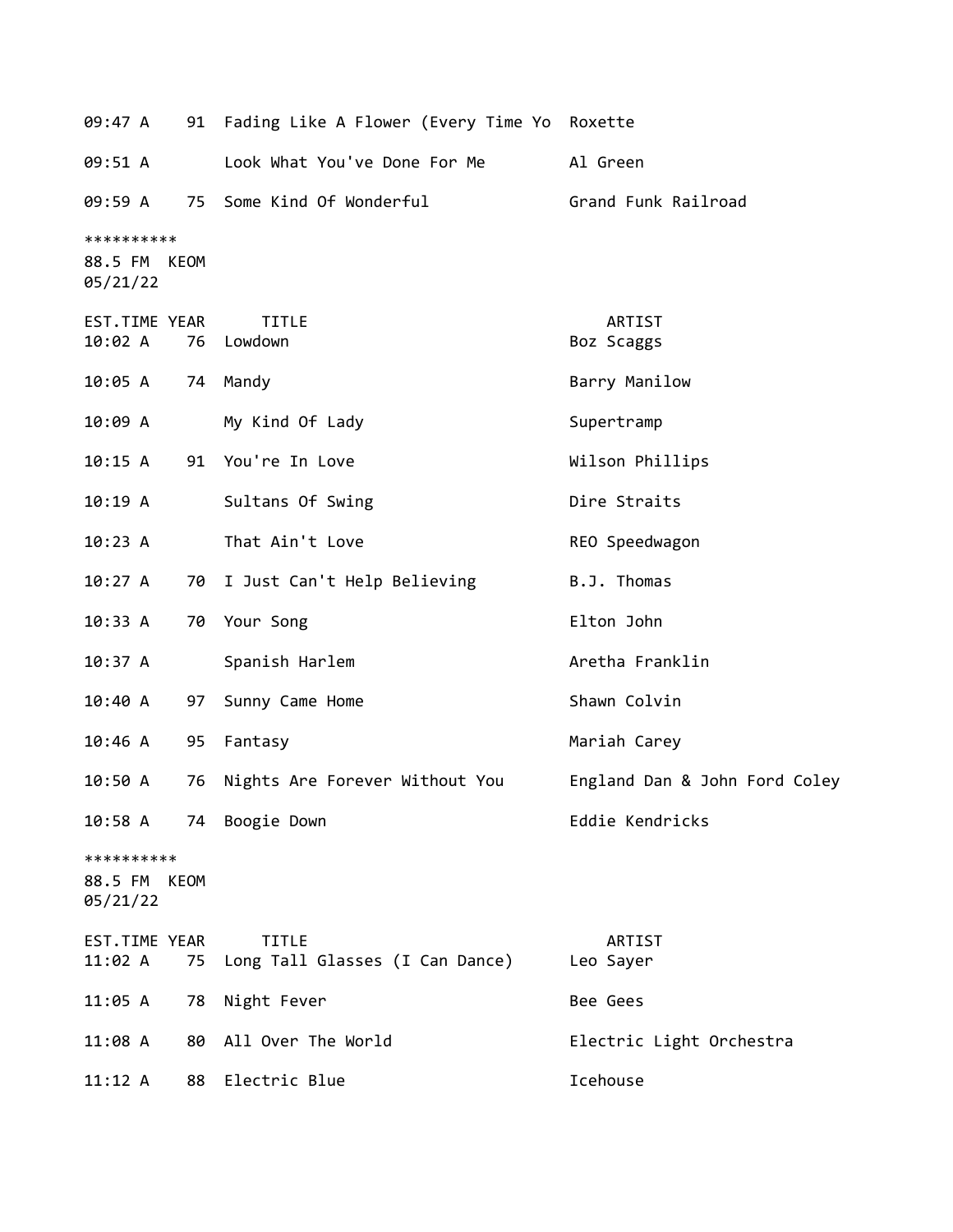| 11:18A                                 |    | Sometimes Love Just Ain't Enough                   | Patty Smyth featuring Don Henley          |
|----------------------------------------|----|----------------------------------------------------|-------------------------------------------|
| 11:23 A                                | 78 | Whenever I Call You Friend                         | Kenny Loggins & Stevie Nicks              |
| 11:26 A                                |    | 81 Working For The Weekend                         | Loverboy                                  |
| 11:33 A                                | 94 | I Swear                                            | All-4-0ne                                 |
| 11:37 A                                | 72 | Too Late To Turn Back Now                          | Cornelius Brothers & Sister Rose          |
| 11:40 A                                |    | Sending All My Love                                | Linear                                    |
| 11:47 A                                |    | 98 Believe                                         | Cher                                      |
| $11:51 \; A$                           |    | 74 (I've Been) Searchin' So Long                   | Chicago                                   |
| **********<br>88.5 FM KEOM<br>05/21/22 |    |                                                    |                                           |
| EST.TIME YEAR<br>12:01 P               |    | <b>TITLE</b><br>78 You Don't Bring Me Flowers      | ARTIST<br>Barbra Streisand & Neil Diamond |
| $12:04$ P                              | 72 | Sweet Seasons                                      | Carole King                               |
| 12:07 P                                |    | Jackie Blue                                        | Ozark Mountain Daredevils                 |
| 12:10 P                                | 82 | I Ran (So Far Away)                                | A Flock Of Seagulls                       |
| $12:17$ P                              | 73 | Love Train                                         | 0'Jays                                    |
| 12:20 P                                | 78 | Hold The Line                                      | Toto                                      |
| $12:24$ P                              | 84 | Solid                                              | Ashford & Simpson                         |
| 12:29 P                                |    | 74 Annie's Song                                    | John Denver                               |
| 12:32 P                                | 72 | Daddy's Home                                       | Jermaine Jackson                          |
| 12:35 P                                |    | 84 Carribbean Queen (No More Love On T Billy Ocean |                                           |
| 12:38 P                                | 77 | Swingtown                                          | Steve Miller Band                         |
| 12:44 P                                |    | All Around The World                               | Lisa Stansfield                           |
| 12:48 P                                | 74 | Let Me Be There                                    | Olivia Newton-John                        |
| $12:51$ P                              | 73 | Angie                                              | Rolling Stones                            |
| $12:55$ P                              | 77 | Handy Man                                          | James Taylor                              |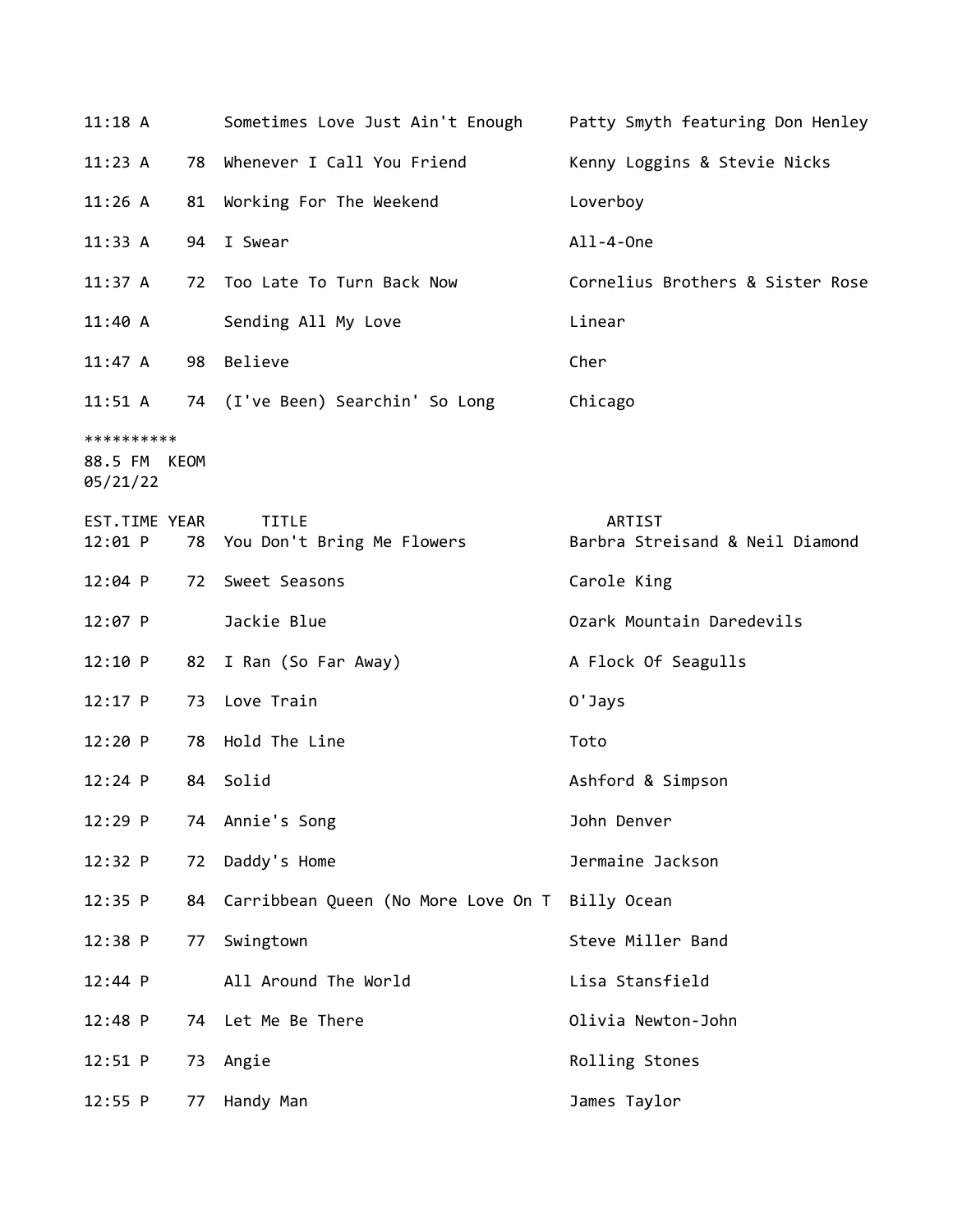| **********<br>88.5 FM KEOM<br>05/21/22 |      |                                           |                                    |
|----------------------------------------|------|-------------------------------------------|------------------------------------|
| EST.TIME YEAR<br>01:00 P               | 73   | <b>TITLE</b><br>Midnight Train To Georgia | ARTIST<br>Gladys Knight & The Pips |
| 01:04 P                                |      | Big Time                                  | Peter Gabriel                      |
| 01:08 P                                |      | 72 Crocodile Rock                         | Elton John                         |
| $01:11$ P                              |      | Stay The Same                             | Joey McIntyre                      |
| $01:17$ P                              | 88   | How Can I Fall                            | <b>Breathe</b>                     |
| 01:21 P                                | 76   | Get Closer                                | Seals & Crofts                     |
| $01:24$ P                              | 76   | Play That Funky Music                     | Wild Cherry                        |
| $01:28$ P                              | 88   | Groovy Kind Of Love                       | Phil Collins                       |
| 01:31 P                                | 74   | Rikki Don't Lose That Number              | Steely Dan                         |
| 01:35 P                                | 93   | The River Of Dreams                       | Billy Joel                         |
| 01:39 P                                | 77   | Give A Little Bit                         | Supertramp                         |
| 01:44 P                                | 72   | Heart Of Gold                             | Neil Young                         |
| $01:47$ P                              |      | Walk Of Life                              | Dire Straits                       |
| $01:51$ P                              | 73   | Boogie Woogie Bugle Boy                   | Bette Midler                       |
| 01:53 P                                | 72   | Dancing In The Moonlight                  | King Harvest                       |
| 01:57 P                                | 79   | Dim All The Lights                        | Donna Summer                       |
| **********<br>88.5 FM<br>05/21/22      | KEOM |                                           |                                    |
| EST.TIME YEAR<br>02:01 P               | 79   | <b>TITLE</b><br>Send One Your Love        | ARTIST<br>Stevie Wonder            |
| 02:05 P                                | 77   | Baby Come Back                            | Player                             |
| 02:08 P                                | 85   | Conga                                     | Miami Sound Machine                |
| 02:14 P                                | 71   | How Can You Mend A Broken Heart           | Bee Gees                           |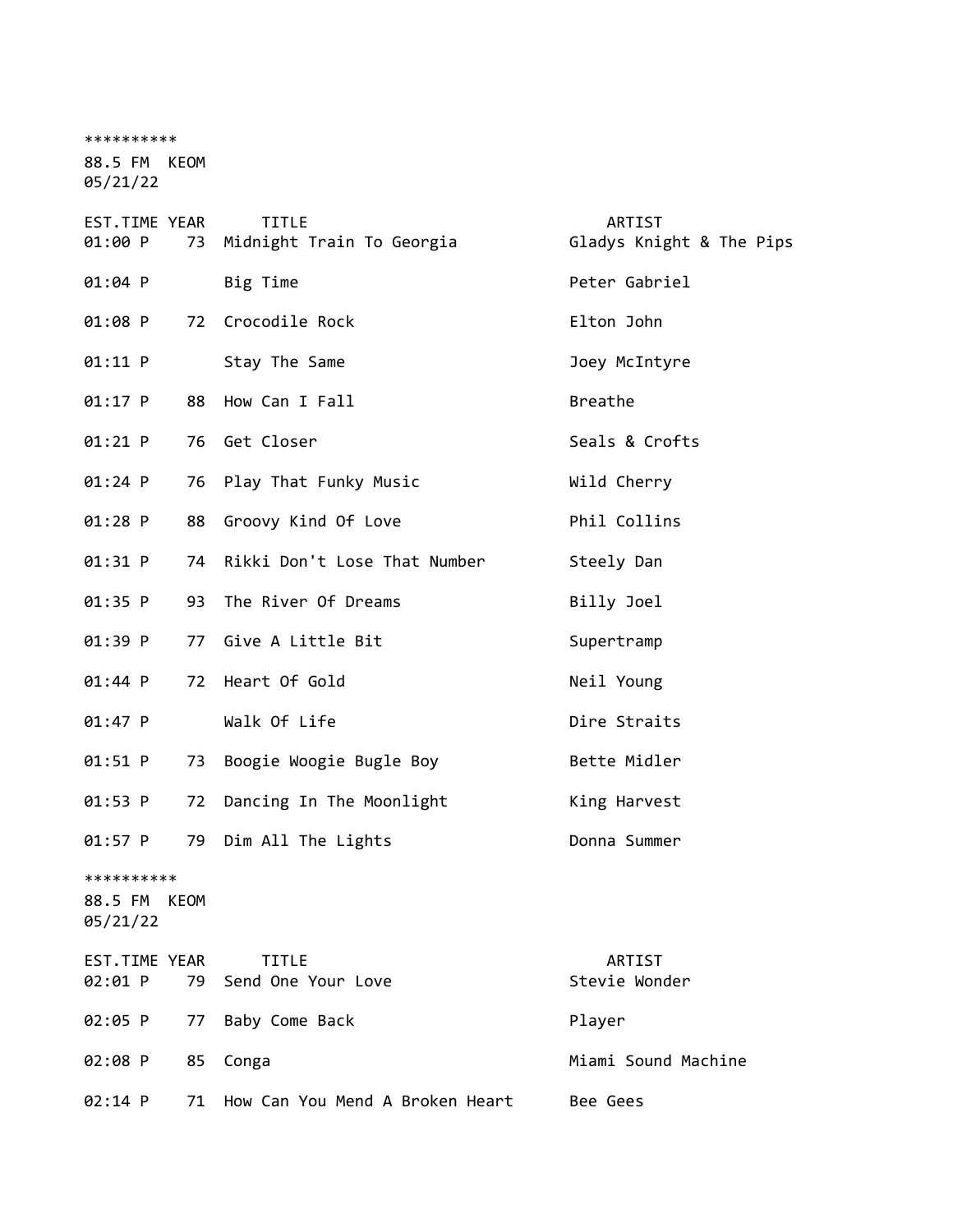| 02:18 P                                |    | 70 No Matter What            | Badfinger              |
|----------------------------------------|----|------------------------------|------------------------|
| 02:21 P                                |    | Kids In America              | Kim Wilde              |
| 02:24 P                                | 99 | I Want It That Way           | Backstreet Boys        |
| $02:28$ P                              | 76 | Lonely Night (Angel Face)    | Captain & Tennille     |
| 02:31 P                                |    | 77 Go Your Own Way           | Fleetwood Mac          |
| 02:34 P                                |    | 85 Never Surrender           | Corey Hart             |
| 02:38 P                                |    | 73 Yes We Can Can            | Pointer Sisters        |
| 02:44 P                                |    | You Were Meant For Me        | Jewel                  |
| 02:47 P                                |    | 75 Low Rider                 | War                    |
| 02:51 P                                |    | 78 Can't Smile Without You   | Barry Manilow          |
| 02:54 P                                |    | 76 Year Of The Cat           | Al Stewart             |
| 02:59 P                                |    | 73 Ramblin' Man              | Allman Brothers        |
| **********<br>88.5 FM KEOM<br>05/21/22 |    |                              |                        |
| EST.TIME YEAR<br>03:04 P               | 71 | TITLE<br>I AmI Said          | ARTIST<br>Neil Diamond |
| 03:07 P                                |    | 74 When Will I See You Again | Three Degrees          |
| 03:10 P                                |    | <b>Breakdance</b>            | Irene Cara             |
| 03:15 P                                | 97 | Together Again               | Janet Jackson          |
| 03:19 P                                | 77 | Smoke From A Distant Fire    | Sanford-Townsend Band  |
| 03:23 P                                |    | Nick Of Time                 | Bonnie Raitt           |
| 03:26 P                                | 75 | Midnight Blue                | Melissa Manchester     |
| 03:30 P                                | 77 | Sometimes When We Touch      | Dan Hill               |
| 03:33 P                                | 90 | Impulsive                    | Wilson Phillips        |
| 03:37 P                                | 88 | The Way You Make Me Feel     | Michael Jackson        |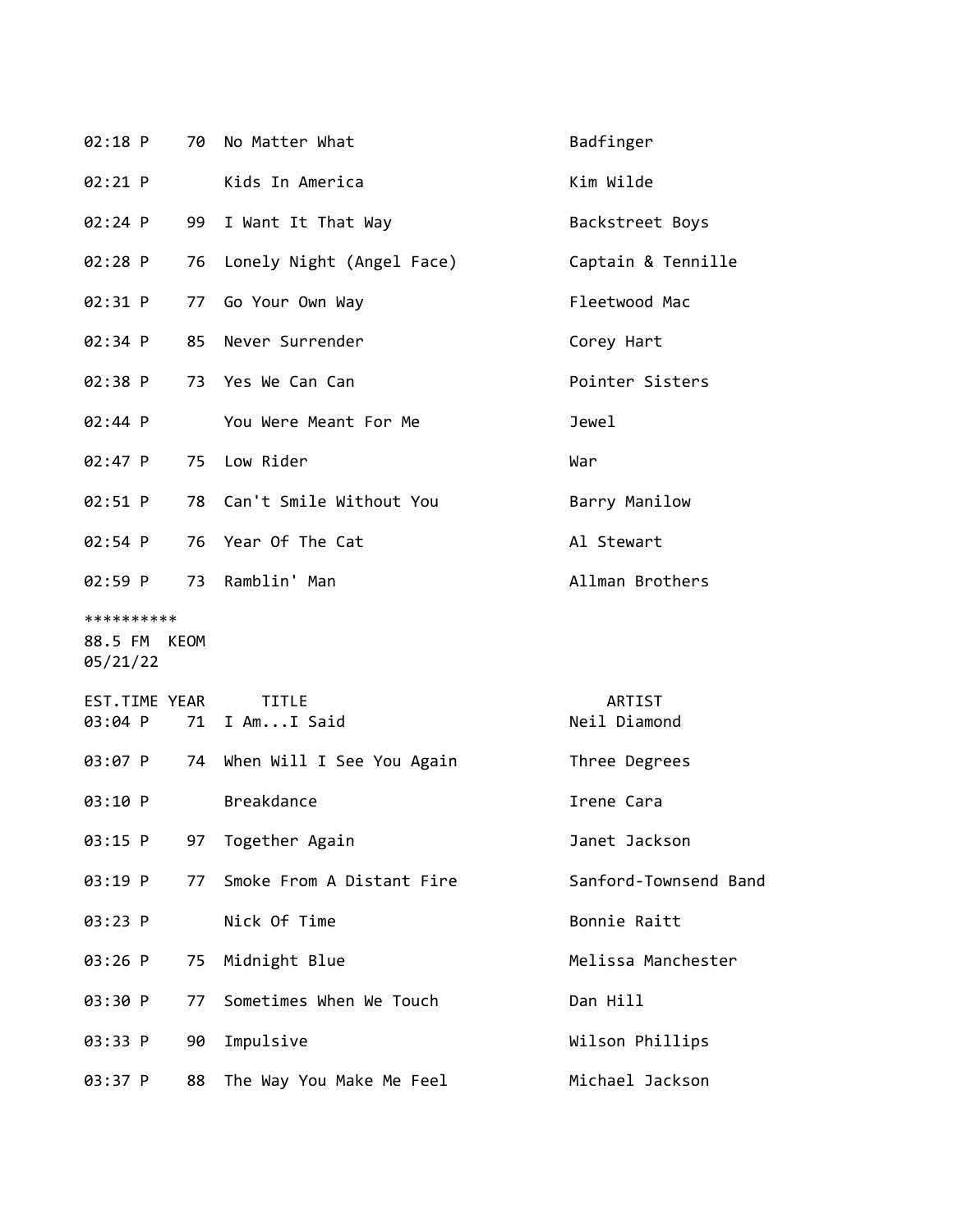| 03:41 P                                |      | 73 Tell Her She's Lovely         | El Chicano                       |
|----------------------------------------|------|----------------------------------|----------------------------------|
| 03:47 P                                |      | 96 Always Be My Baby             | Mariah Carey                     |
| 03:51 P                                |      | 74 Back Home Again               | John Denver                      |
| 03:56 P                                |      | 75 Have You Never Been Mellow    | Olivia Newton-John               |
| **********<br>88.5 FM<br>05/21/22      | KEOM |                                  |                                  |
| EST.TIME YEAR<br>04:00 P               |      | <b>TITLE</b><br>86 Venus         | ARTIST<br>Bananarama             |
| 04:04 P                                | 79   | Boogie Wonderland                | Earth, Wind & Fire with Emotions |
| 04:09 P                                | 76   | Fooled Around And Fell In Love   | Elvin Bishop                     |
| 04:12 P                                |      | 83 Faithfully                    | Journey                          |
| 04:18 P                                |      | 88 I'll Always Love You          | Taylor Dayne                     |
| 04:22 P                                | 98   | Time After Time                  | INOJ                             |
| 04:26 P                                |      | American Pie                     | Don McLean                       |
| 04:32 P                                | 77   | I'm Your Boogie Man              | KC & The Sunshine Band           |
| 04:36 P                                |      | 74 Come And Get Your Love        | Redbone                          |
| 04:40 P                                | 80   | Little Jeanie                    | Elton John                       |
| 04:46 P                                |      | Say You'll Be There              | Spice Girls                      |
| 04:50 P                                |      | 79 Stumblin' In                  | Suzi Quatro & Chris Norman       |
| 04:53 P                                |      | 78 It's A Heartache              | Bonnie Tyler                     |
| 04:56 P                                |      | 74 Help Me                       | Joni Mitchell                    |
| **********<br>88.5 FM KEOM<br>05/21/22 |      |                                  |                                  |
| EST.TIME YEAR<br>05:01 P               |      | <b>TITLE</b><br>78 You Needed Me | ARTIST<br>Anne Murray            |
| 05:04 P                                |      | 70 Ma Belle Amie                 | Tee Set                          |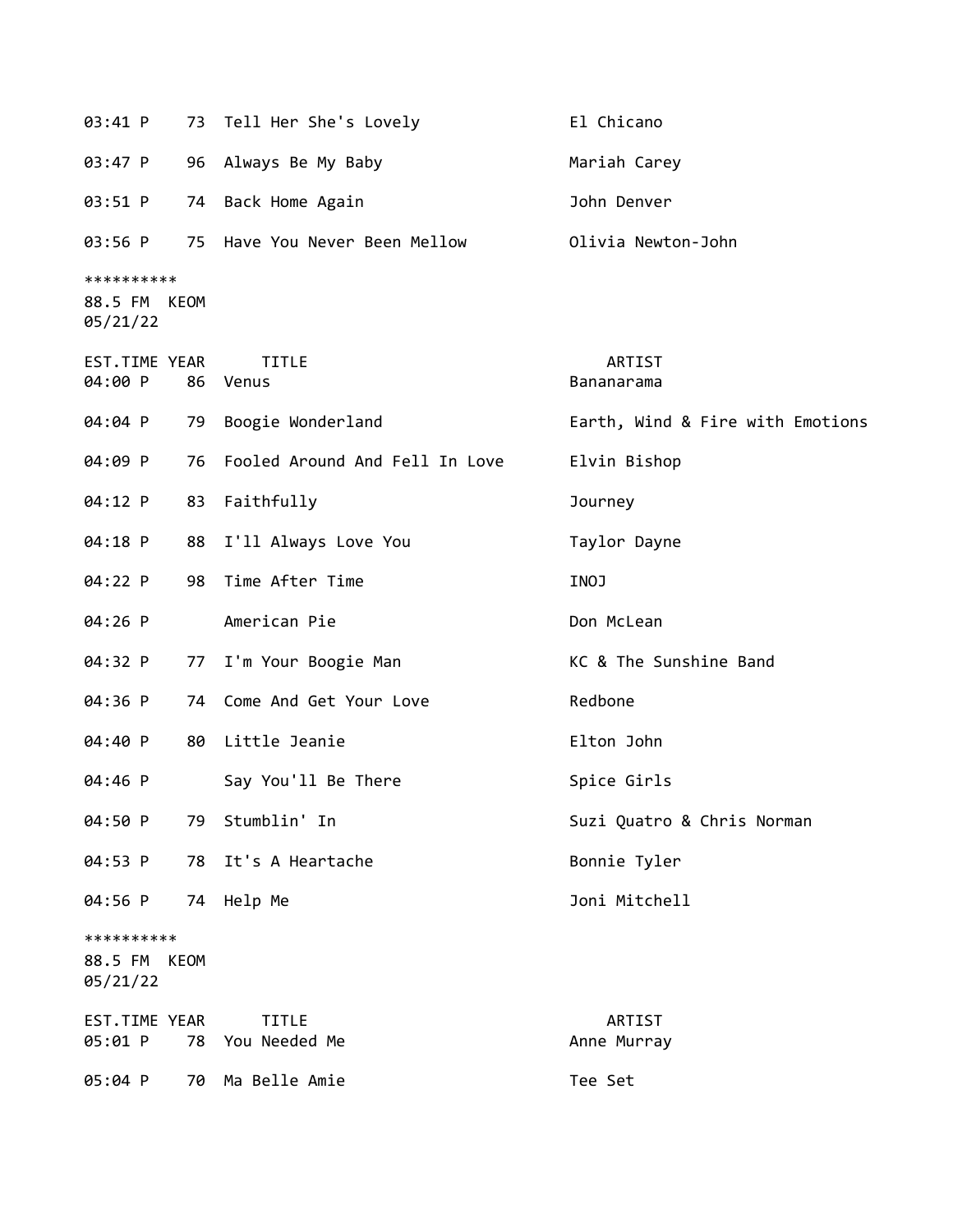| 05:08 P                  | 77 | I Like Dreamin'                      | Kenny Nolan              |
|--------------------------|----|--------------------------------------|--------------------------|
| 05:11 P                  | 86 | Sweet Love                           | Anita Baker              |
| $05:18$ P                | 74 | Show And Tell                        | Al Wilson                |
| 05:21 P                  | 78 | What You Won't Do For Love           | Bobby Caldwell           |
| 05:25 P                  | 85 | New Attitude                         | Patti Labelle            |
| 05:29 P                  | 77 | I Just Want To Be Your Everything    | Andy Gibb                |
| 05:33 P                  | 72 | Hold Your Head Up                    | Argent                   |
| 05:36 P                  | 85 | Material Girl                        | Madonna                  |
| 05:40 P                  | 73 | Photograph                           | Ringo Starr              |
| 05:45 P                  | 94 | On Bended Knee                       | Boyz II Men              |
| 05:49 P                  | 71 | Day After Day                        | Badfinger                |
| 05:53 P                  | 70 | Spirit In The Sky                    | Norman Greenbaum         |
| 05:56 P                  | 73 | Wildflower                           | Skylark                  |
| **********               |    |                                      |                          |
| 88.5 FM KEOM<br>05/21/22 |    |                                      |                          |
| EST.TIME YEAR            |    | <b>TITLE</b><br>When Will I Be Loved | ARTIST<br>Linda Ronstadt |
| 06:02 P                  | 75 |                                      |                          |
| 06:04 P                  | 80 | Real Love                            | Doobie Brothers          |
| 06:08 P                  |    | 75 I Write The Songs                 | Barry Manilow            |
| 06:12 P                  |    | Miles Away                           | Winger                   |
| 06:17 P                  | 85 | We Don't Need Another Hero (Theme F  | Tina Turner              |
| 06:21 P                  | 76 | This Masquerade                      | George Benson            |
| 06:25 P                  | 76 | 50 Ways To Leave Your Lover          | Paul Simon               |
| 06:28 P                  |    | Dancing On The Ceiling               | Lionel Richie            |
| 06:32 P                  | 73 | Never, Never Gonna Give You Up       | Barry White              |
| 06:37 P                  |    | 91 I Like The Way (The Kissing Game) | Hi-Five                  |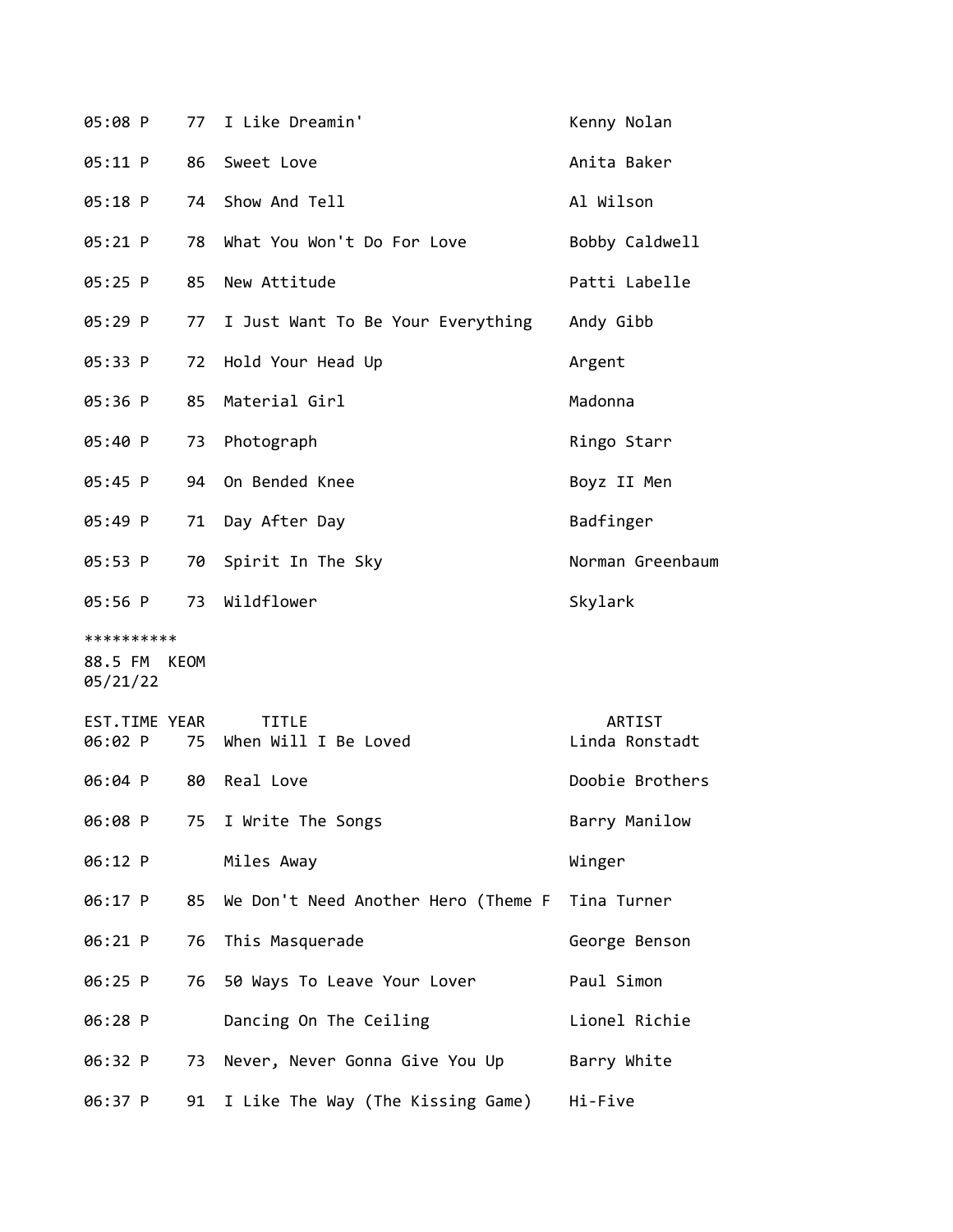| 06:40 P                                |    | 72 Motorcycle Mama                    | Sailcat                        |
|----------------------------------------|----|---------------------------------------|--------------------------------|
| 06:45 P                                | 79 | <b>Babe</b>                           | Styx                           |
| 06:48 P                                |    | 82 Love Me Tomorrow                   | Chicago                        |
| 06:52 P                                | 73 | Gypsy Man                             | War                            |
| 06:56 P                                |    | 78 Right Down The Line                | Gerry Rafferty                 |
| **********<br>88.5 FM KEOM<br>05/21/22 |    |                                       |                                |
| EST.TIME YEAR<br>07:00 P               | 78 | <b>TITLE</b><br>I Will Survive        | ARTIST<br>Gloria Gaynor        |
| 07:03 P<br>Light Orchestra             | 80 | Xanadu                                | Olivia Newton John & Electric  |
| 07:07 P                                |    | 78 Reminiscing                        | Little River Band              |
| 07:11 P                                |    | Do You Believe In Us                  | Jon Secada                     |
| $07:16$ P                              | 87 | I Just Can't Stop Loving You          | Michael Jackson                |
| 07:20 P                                | 74 | Jazzman                               | Carole King                    |
| $07:24$ P                              |    | 74 Then Came You                      | Spinners & Dionne Warwick      |
| 07:28 P                                | 81 | Harden My Heart                       | Quarterflash                   |
| 07:31 P                                | 70 | The Letter                            | Joe Cocker                     |
| 07:36 P                                | 91 | I Adore Mi Amore                      | Color Me Badd                  |
| 07:40 P                                |    | 70 Our House                          | Crosby, Stills, Nash & Young   |
| $07:45$ P                              |    | Sister Golden Hair                    | America                        |
| $07:48$ P                              |    | 84 To All The Girls I've Loved Before | Julio Iglesias & Willie Nelson |
| 07:51 P                                |    | 74 Oh Very Young                      | Cat Stevens                    |
| 07:54 P                                | 73 | So Very Hard To Go                    | Tower Of Power                 |
| 07:59 P                                |    | 70 Everything Is Beautiful            | Ray Stevens                    |
| **********<br>88.5 FM KEOM             |    |                                       |                                |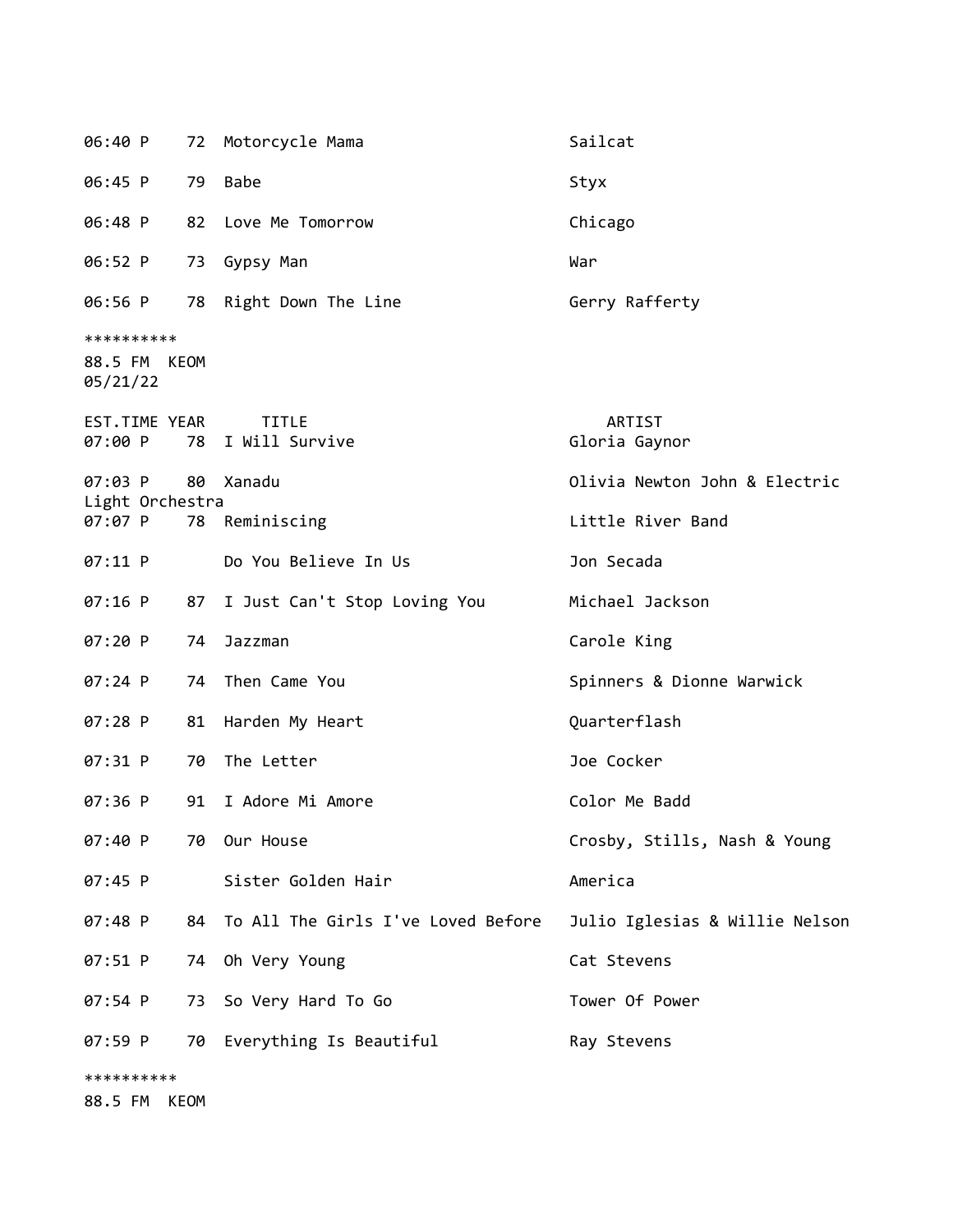05/21/22

| EST.TIME YEAR<br>08:02 P               |    | <b>TITLE</b><br>72 Honky Cat                 | ARTIST<br>Elton John |
|----------------------------------------|----|----------------------------------------------|----------------------|
| 08:07 P                                | 77 | I'm In You                                   | Peter Frampton       |
| 08:11 P                                | 82 | Heartlight                                   | Neil Diamond         |
| 08:17 P                                | 71 | Joy To The World                             | Three Dog Night      |
| 08:20 P                                |    | 74 You Won't See Me                          | Anne Murray          |
| 08:23 P                                |    | No Easy Way Out                              | Robert Tepper        |
| 08:27 P                                | 95 | I Know                                       | Dionne Farris        |
| 08:31 P                                | 78 | Take A Chance On Me                          | ABBA                 |
| 08:34 P                                | 70 | Montego Bay                                  | Bobby Bloom          |
| 08:37 P                                | 82 | Africa                                       | Toto                 |
| 08:41 P                                |    | 75 Sad Sweet Dreamer                         | Sweet Sensation      |
| 08:46 P                                | 91 | More Than Words                              | Extreme              |
| 08:50 P                                | 79 | When You're In Love With A Beautifu Dr. Hook |                      |
| 08:52 P                                | 73 | The Way We Were                              | Barbra Streisand     |
| 08:56 P                                |    | 75 Golden Years                              | David Bowie          |
| **********<br>88.5 FM KEOM<br>05/21/22 |    |                                              |                      |
| EST.TIME YEAR<br>09:01 P               | 78 | <b>TITLE</b><br>Shadow Dancing               | ARTIST<br>Andy Gibb  |
| 09:05 P                                | 79 | Makin' It                                    | David Naughton       |
| 09:08 P                                | 76 | I'll Be Good To You                          | Brothers Johnson     |
| 09:12 P                                | 81 | Watching The Wheels                          | John Lennon          |
| 09:17 P                                |    | From A Distance                              | Bette Midler         |
| 09:21 P                                | 75 | Supernatural Thing                           | Ben E. King          |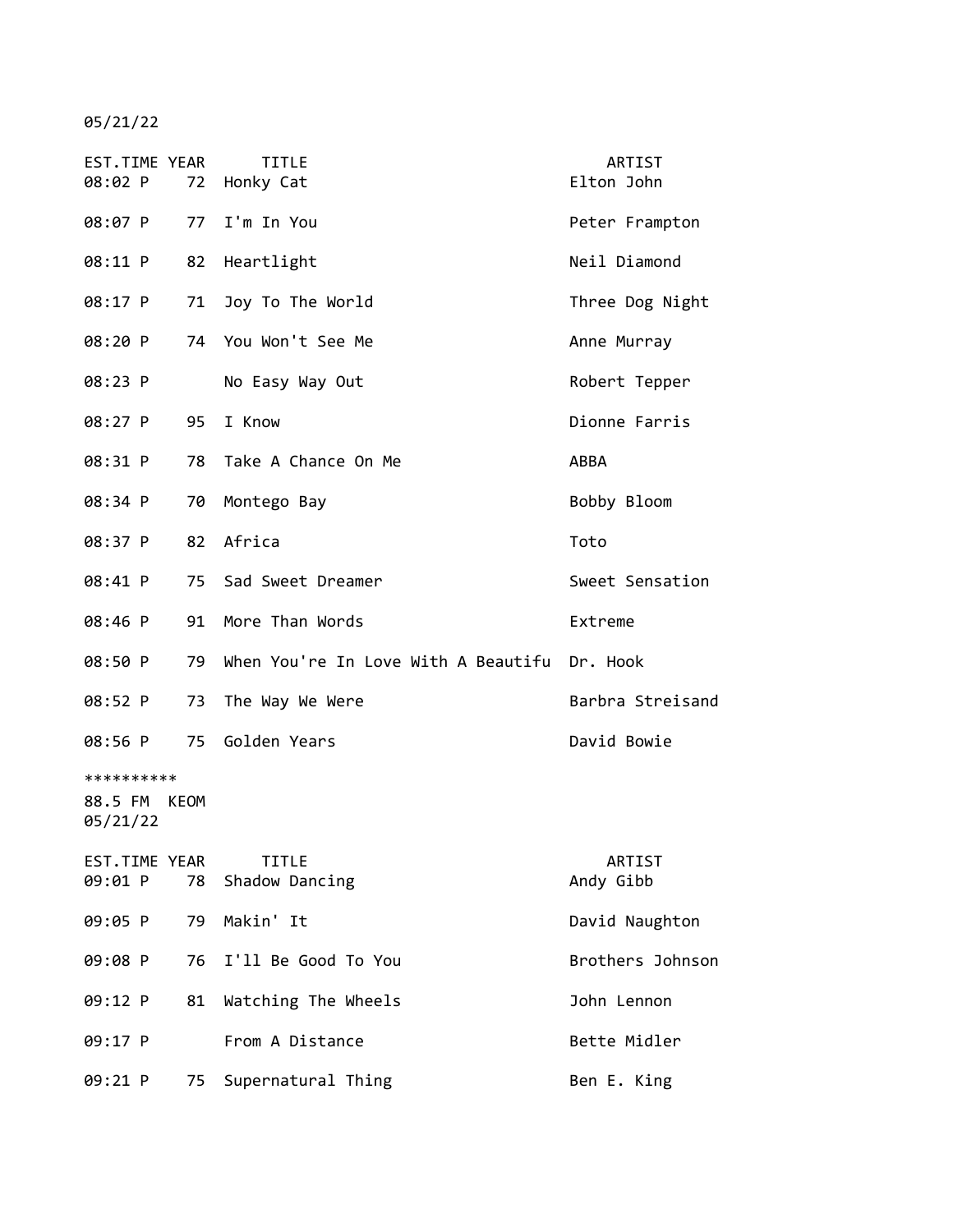| 09:24 P                                |    | 84 Back Where You Belong       | .38 Special            |
|----------------------------------------|----|--------------------------------|------------------------|
| 09:30 P                                |    | Yes I'm Ready                  | Teri DeSario with K.C. |
| 09:33 P                                | 98 | Ray Of Light                   | Madonna                |
| 09:37 P                                | 83 | She Works Hard For The Money   | Donna Summer           |
| 09:41 P                                | 77 | Serpentine Fire                | Earth, Wind & Fire     |
| 09:45 P                                | 93 | Hero                           | Mariah Carey           |
| 09:50 P                                |    | 75 Sweet Love                  | Commodores             |
| 09:53 P                                |    | 71 You've Got A Friend         | James Taylor           |
| 09:59 P                                |    | 71 Mr. Big Stuff               | Jean Knight            |
| **********<br>88.5 FM KEOM<br>05/21/22 |    |                                |                        |
| EST.TIME YEAR<br>10:01 P               | 77 | <b>TITLE</b><br>Come Sail Away | ARTIST<br>Styx         |
| 10:05 P                                | 77 | When I Need You                | Leo Sayer              |
| 10:09 P                                | 80 | Give Me The Night              | George Benson          |
| 10:14 P                                | 78 | How Much I Feel                | Ambrosia               |
| 10:19 P                                | 75 | <b>Bad Time</b>                | Grand Funk Railroad    |
| 10:22 P                                |    | Leave A Light On               | Belinda Carlisle       |
| $10:26$ P                              | 90 | Groove Is In The House         | Deee-Lite              |
| 10:30 P                                | 71 | It's Too Late                  | Carole King            |
| 10:33 P                                | 76 | More Than A Feeling            | <b>Boston</b>          |
| 10:37 P                                | 88 | Man In The Mirror              | Michael Jackson        |

10:42 P Don't Want To Live Without It Pablo Cruise

10:46 P 91 It Ain't Over 'Til It's Over Lenny Kravitz

10:50 P 79 Lady Little River Band

10:55 P 74 Until You Come Back To Me (That's W Aretha Franklin